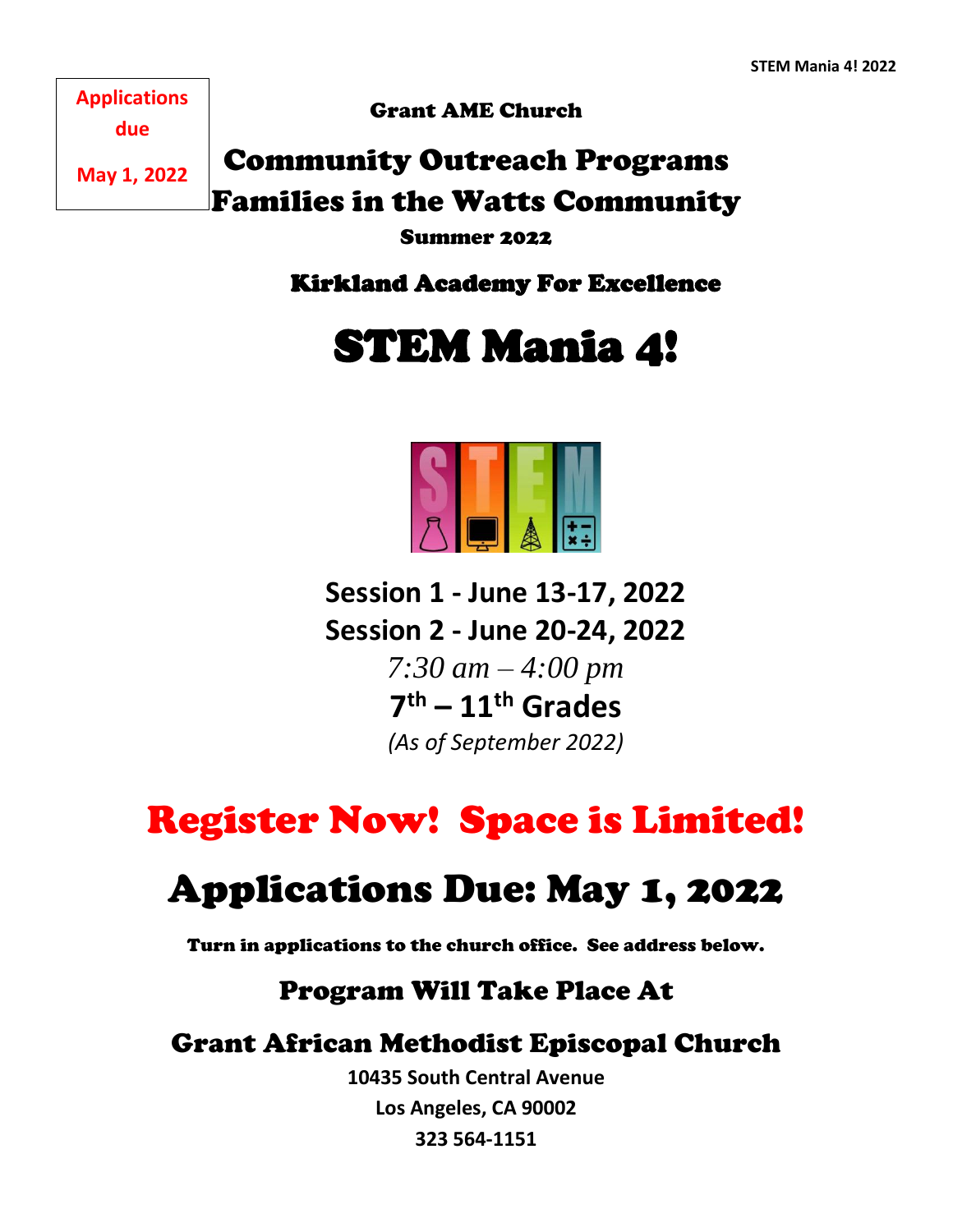## **Kirkland Academy For Excellence STEM Mania 4!**

## **General Information**

### **Overview**

#### *The Kirkland Academy For Excellence will have two distinctive programs during the Summer 2022.*

- ➢ **The first program is STEM Mania 4! is designed for students who will be in 7th, 8th, 9th, 10th grade in September 2022. This program requires a separate and different application.**
- ➢ **The second program is the exciting Labor of Love Day Camp for students who will be in Kindergarten through 6th grade in September 2022.**

**STEM Mania 4 !** will operate Monday through Friday, in two sessions. Session I June 13-17, 2022 and Session II June 20-24, 2022 from 7:30 am until 4:00 pm. This program is designed around science, technology, engineering and mathematics. Students will have instruction in English Language Arts and mathematics in the morning. They will have art instruction, anatomy of sharks, and physic exploration in the afternoon and take a field trip on Friday afternoon. **This program requires a different and separate application.**

#### **Goals**

There are four goals for the Kirkland Academy For Excellence STEM MANIA 4! and Summer Labor of Love Day Camp.

- To provide academically enriching activities and experiences designed to close the opportunity gap between the communities of Southern California.
- To provide nutritious meals and snacks for children during the summer months when schools are out of session.
- To provide a safe and supervised environment for children when schools are out of session.
- To increase the cultural capital of children by exposing them to enriching experiences and activities.

#### **STEM Mania 4!**

- 1. The morning program will consist of Mathematics and English Language Arts Instruction.
- 2. The Lunch Time Challenge will be a featured part of the mid-day program.
- 3. The afternoon will focus on anatomy and role of sharks in the ocean and exploration around the Laws of Motion.
- 4. Then, each week will have an afternoon field trip.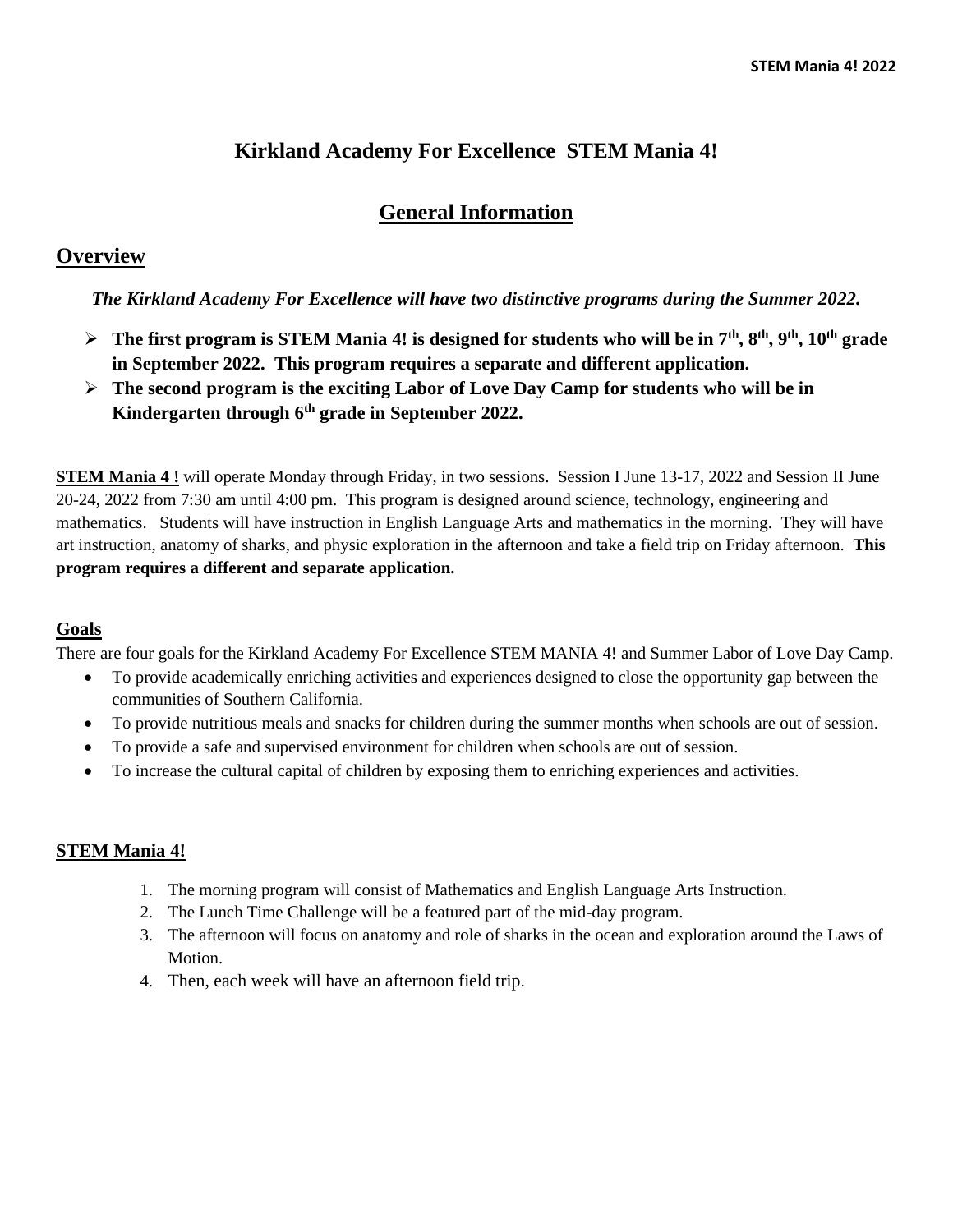

# **Just For Parents**

#### **Mandatory Parent Meeting**

Because of the unique structure of our curriculum, we feel it is important to communicate with our families on the content, structure and expectations of these special programs.

We are holding a mandatory parent meeting on **Saturday, June 11, 2022 from 10:00 am – 11:30 am.** The meeting will be held at Grant AME Church, located at 10435 South Central Avenue, Los Angeles, 90002. Each child in our program MUST have an adult present at this critical meeting. **We will also discuss the field trips and have parent/guardians sign off on the permission slip.** 

We look forward to working with your children this summer and exploring new horizons and exciting projects! Each week is a program of five days. Most projects are multiple day activities and require daily attendance. We need students to commit to the full five days each week. *We need your support in this matter. Thank you!*

#### **Pick Up and Drop Off**

**Drop Off:** Students are to be signed in by an adult each morning in the basement of the church.. Students are to be signed in no earlier than **7:30 am**. Breakfast is served from 7:30 am – 8:00 am. Camp activities begin at 8:00 am.

**Pick Up:** Students are to be signed out by an adult each evening no later than **4:00 pm**. Students will end the day in the lower level of the church and should be signed out downstairs.

#### **Rules and Guidelines**

We want all students to memorize the **Student Pledge** and be guided by each part. We also want students to abide by the **Agreements**. Students and parents must sign the Rules and Guidelines before STEM Mania 3! begins.

#### **Student Pledge**

I will arrive on time and come prepared to LEARN.

I will love and respect myself as a special person that God has created.

I will respect the rights and property of others at all times.

I will seek EXCELLENCE in all that I do or say.

#### **Agreements**

I will follow the directions of all adults the first time they are given. I will keep my hands, feet, and all objects to myself.

#### **Volunteers**

**Volunteer Opportunities:** We need assistance with the following activities and would welcome parent volunteers. Please let the coordinators Lessie Thompson or Jacqueline Cochran know where you can support the program.

- Breakfast Supervision  $(7:15 \text{ am} 8:15 \text{ am})$
- Lunch Supervision  $(11:45 \text{ am} 12:30 \text{ pm})$

#### **Field Trips**

There is a field trip scheduled for each week. Students must have a signed permission slip on file in order to participate in the field trip. Students are to wear the "official" day camp tee shirt on the day of the field trip. Sometimes parent volunteers are needed for the field trips but under-age children cannot be accommodated since some field trip sites have an age requirement.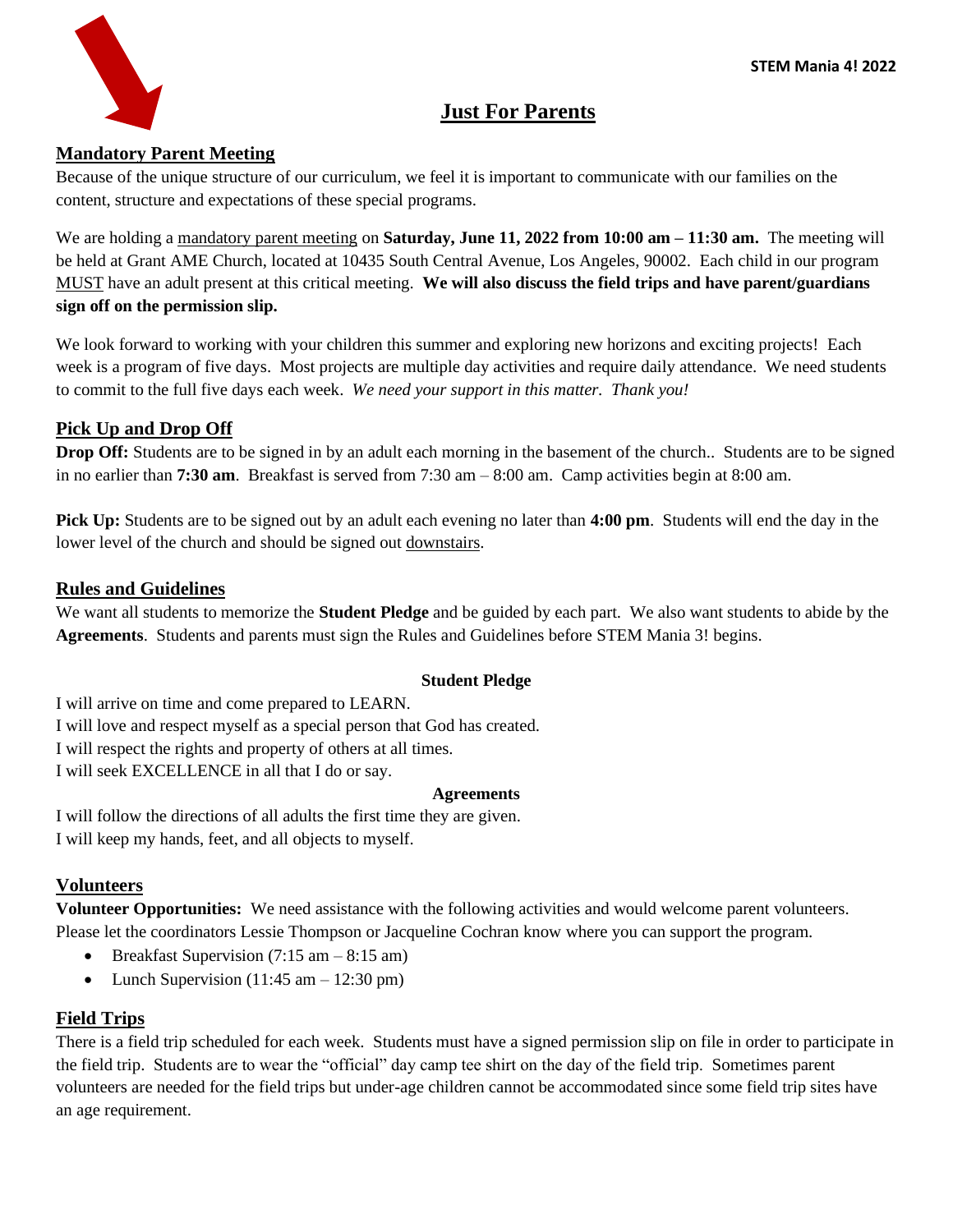#### **Applications due May 1, 2022**

**Return to church office. Grant AME Church 10435 South Central Avenue, Los Angeles, CA 90002 323 564-1151**



### Kirkland Academy For Excellence *2022 Kirkland Academy for Excellence ~ STEM Mania 4! (Grades 7th – 10th in September 2022)*

# **Student Application**

| <b>General Information</b>          |                      |                      |            |            |           |  |  |
|-------------------------------------|----------------------|----------------------|------------|------------|-----------|--|--|
|                                     |                      |                      |            | L          |           |  |  |
| Student's Last Name                 | <b>First Name</b>    | <b>Birth Date</b>    |            | Male       | Female    |  |  |
| School                              | Church Home          | Grade<br>(Sept.2022) | <b>IEP</b> | $\Box$ Yes | $\Box$ No |  |  |
|                                     |                      |                      |            |            |           |  |  |
| Parent/Legal Guardian's Last Name   | <b>First Name</b>    | Email                |            |            |           |  |  |
| Address                             | City                 | <b>State</b>         | Zip Code   |            |           |  |  |
| Daytime Phone                       | <b>Evening Phone</b> | Cell Phone           |            |            |           |  |  |
|                                     |                      |                      |            |            |           |  |  |
| 3 Emergency Contacts -List on back. | Phone                | Alternate Phone      |            |            |           |  |  |

| <b>Health Information and History</b> (Use the back as necessary.)   |  |  |  |  |
|----------------------------------------------------------------------|--|--|--|--|
| Does the student have any of the following conditions?               |  |  |  |  |
| $\Box$ Diabetes<br>$\Box$ Epilepsy<br>$\Box$ Asthma<br>$\Box$ Other: |  |  |  |  |
| Please list all allergies (including food)                           |  |  |  |  |
| Please list all medications the child is taking.                     |  |  |  |  |
| The student is under a physician's care for the following condition: |  |  |  |  |

*I hereby waive all claims against Grant AME Church and its employees or volunteer workers for injury, accident or illness occurring by reason of participation in The Kirkland Academy For Excellence STEM Mania 4! Science Day Camp. In case of an emergency, I authorize any licensed physician, nurse or hospital to render such medical aid as may be deemed necessary and/or desirable.*

Parent's /Guardian's Signature Date